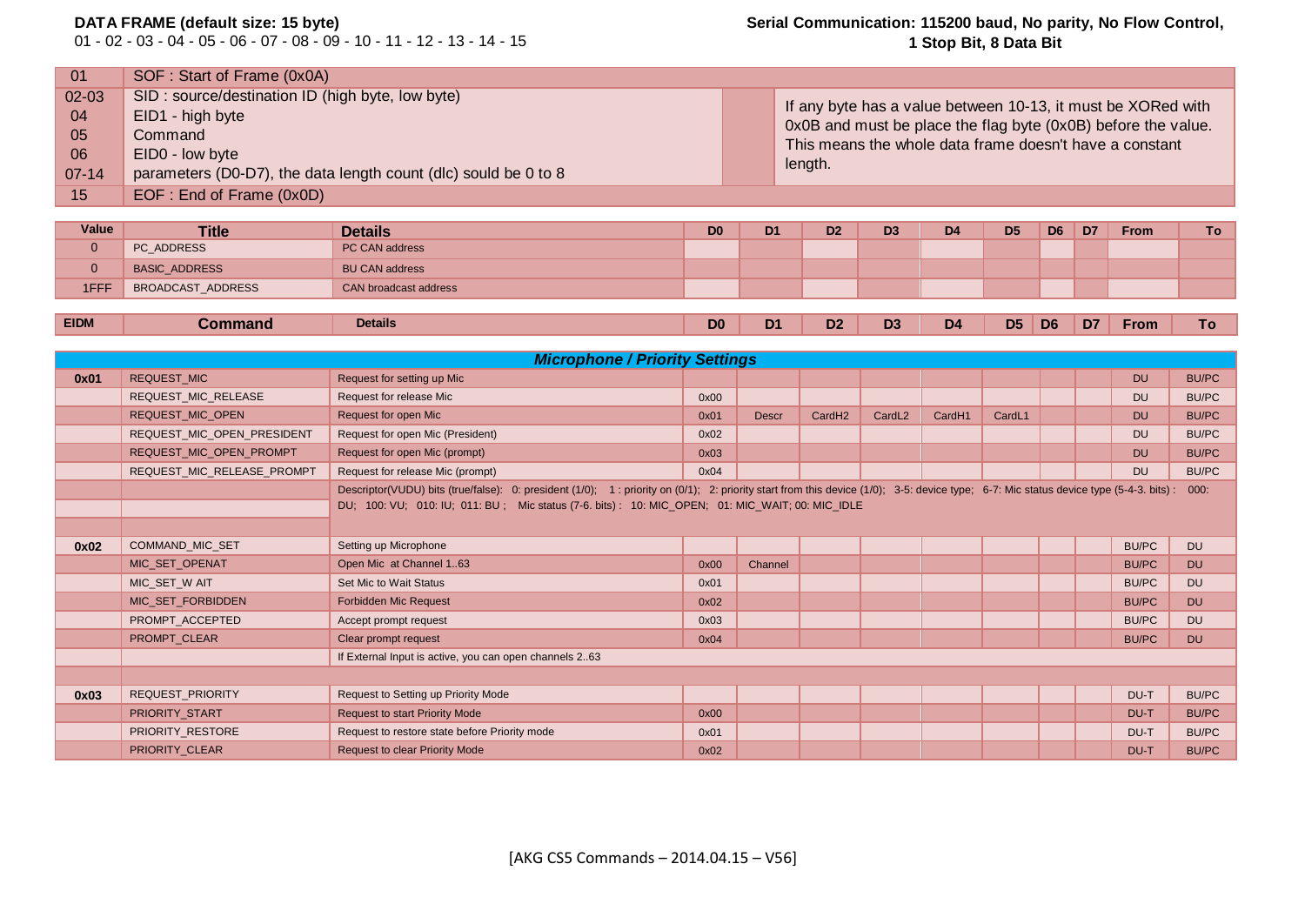| <b>EIDM</b> | Command                 | <b>Details</b>                                | D <sub>0</sub> | D <sub>1</sub> | D <sub>2</sub> | D <sub>3</sub> | D <sub>4</sub> | D <sub>5</sub> | D <sub>6</sub> | D <sub>7</sub> | <b>From</b>  | To           |
|-------------|-------------------------|-----------------------------------------------|----------------|----------------|----------------|----------------|----------------|----------------|----------------|----------------|--------------|--------------|
|             |                         |                                               |                |                |                |                |                |                |                |                |              |              |
|             |                         | <b>Microphone / Priority Settings</b>         |                |                |                |                |                |                |                |                |              |              |
| 0x04        | COMMAND_PRIORITY_SET    | Setting up Priority Mode                      |                |                |                |                |                |                |                |                | <b>BU/PC</b> | <b>DU</b>    |
|             | <b>PRIORITY START</b>   | <b>Request to start Priority Mode</b>         | 0x00           |                |                |                |                |                |                |                | <b>BU/PC</b> | <b>DU</b>    |
|             | PRIORITY_RESTORE        | Request to restore state before Priority mode | 0x01           |                |                |                |                |                |                |                | <b>BU/PC</b> | <b>DU</b>    |
|             | PRIORITY CLEAR          | <b>Request to clear Priority Mode</b>         | 0x02           |                |                |                |                |                |                |                | <b>BU/PC</b> | <b>DU</b>    |
|             |                         |                                               |                |                |                |                |                |                |                |                |              |              |
| 0x05        | RESPONSE PRIORITY CLEAR | Response for PRIORITY CLEAR                   | Channel        |                |                |                |                |                |                |                | <b>DU</b>    | <b>BU/PC</b> |

|      | <b>Chipcard Settings</b>    |                                                                 |                  |                    |                    |                    |                 |                             |                  |                     |              |              |  |
|------|-----------------------------|-----------------------------------------------------------------|------------------|--------------------|--------------------|--------------------|-----------------|-----------------------------|------------------|---------------------|--------------|--------------|--|
| 0xC6 | <b>COMMAND CARD READ</b>    | Reading chip card (8 byte) Addr: card address                   | Addr             |                    |                    |                    |                 |                             |                  |                     | <b>BU/PC</b> | <b>DU</b>    |  |
| 0xC7 | RESPONSE CARD READ          | Result of reading (Rb : read bytes (0-7))                       | R <sub>b</sub> 1 | R <sub>b</sub> 1   | R <sub>b</sub> 3   | R <sub>b</sub> 4   | Rb <sub>5</sub> | R <sub>b</sub> <sub>6</sub> | R <sub>b</sub> 7 | R <sub>b</sub> 8    | <b>DU</b>    | <b>BU/PC</b> |  |
| 0xC8 | COMMAND CARD OPEN           | Address of the next card - Addr: card address                   | Addr             |                    |                    |                    |                 |                             |                  |                     | <b>BU/PC</b> | <b>DU</b>    |  |
| 0xC5 | COMMAND CARD W RITE         | Writing cards (data length in dlc) W b: bytes of data           | W <sub>b1</sub>  | W <sub>b2</sub>    | W <sub>b3</sub>    | W <sub>b4</sub>    | W <sub>b5</sub> | W <sub>b6</sub>             | W <sub>b7</sub>  | W<br>b <sub>8</sub> | <b>BU/PC</b> | <b>DU</b>    |  |
| 0xC9 | RESPONSE CARD W RITE        | Current card address - Addr: card address                       | Addr             |                    |                    |                    |                 |                             |                  |                     | <b>DU</b>    | <b>BU/PC</b> |  |
| 0xCA | <b>COMMAND CARD CHANGES</b> | Sent by devices if their card status is changed                 | <b>State</b>     | CardH <sub>2</sub> | CardL <sub>2</sub> | Card <sub>H1</sub> | CardL1          |                             |                  |                     | VU           | <b>BU/PC</b> |  |
|      |                             | State: 0: card is out; 1: card not allowed; 3: card is inserted |                  |                    |                    |                    |                 |                             |                  |                     |              |              |  |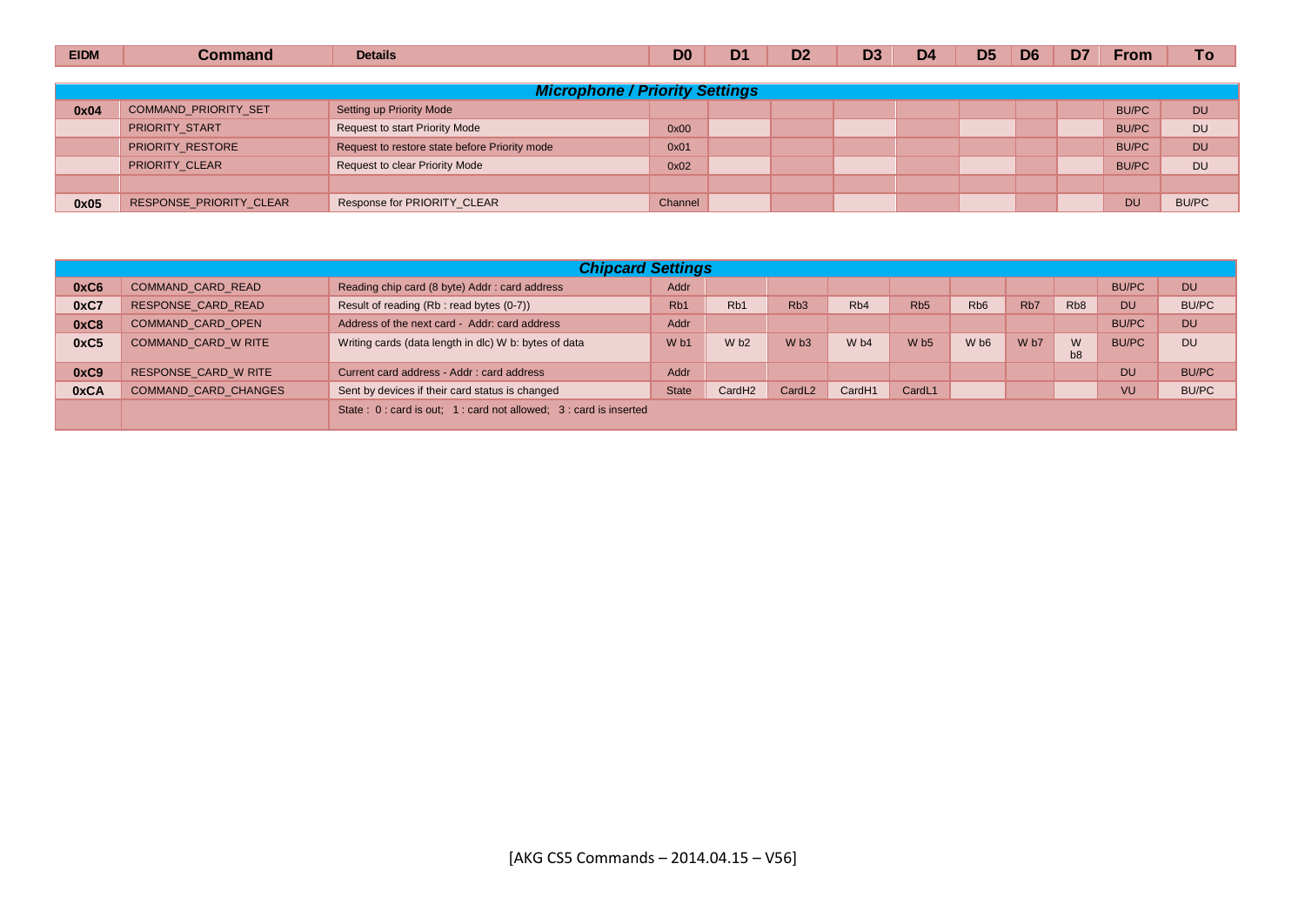| <b>EIDM</b> | <b>Command</b>             | <b>Details</b>                                                                                                                                                                                                                                                                                                                                                                                                                                   | D <sub>0</sub>         | D <sub>1</sub>     | D <sub>2</sub>     | D <sub>3</sub> | D <sub>4</sub> | D <sub>5</sub>    | D <sub>6</sub>    | D <sub>7</sub> | <b>From</b>       | To           |
|-------------|----------------------------|--------------------------------------------------------------------------------------------------------------------------------------------------------------------------------------------------------------------------------------------------------------------------------------------------------------------------------------------------------------------------------------------------------------------------------------------------|------------------------|--------------------|--------------------|----------------|----------------|-------------------|-------------------|----------------|-------------------|--------------|
|             |                            |                                                                                                                                                                                                                                                                                                                                                                                                                                                  |                        |                    |                    |                |                |                   |                   |                |                   |              |
|             |                            |                                                                                                                                                                                                                                                                                                                                                                                                                                                  | <b>Voting Settings</b> |                    |                    |                |                |                   |                   |                |                   |              |
| 0x40        | <b>REQUEST VOTE</b>        | <b>Request to start Voting</b>                                                                                                                                                                                                                                                                                                                                                                                                                   |                        |                    |                    |                |                |                   |                   |                | DU-T              | <b>BU/PC</b> |
|             | VOTE 1                     | 1 button type vote (DU)                                                                                                                                                                                                                                                                                                                                                                                                                          | 0x02                   |                    |                    |                |                |                   |                   |                | DU-T              | <b>BU/PC</b> |
|             | VOTE_2                     | 2 Button type vote (New)                                                                                                                                                                                                                                                                                                                                                                                                                         | 0x03                   |                    |                    |                |                |                   |                   |                | DU-T              | <b>BU/PC</b> |
|             | VOTE_3                     | 3 button type vote (New style)                                                                                                                                                                                                                                                                                                                                                                                                                   | 0x04                   |                    |                    |                |                |                   |                   |                | DU-T              | <b>BU/PC</b> |
|             | VOTE 4                     | 4 button type vote (New)                                                                                                                                                                                                                                                                                                                                                                                                                         | 0x05                   |                    |                    |                |                |                   |                   |                | DU-T              | <b>BU/PC</b> |
|             | VOTE 5                     | 5 button type vote (New style)                                                                                                                                                                                                                                                                                                                                                                                                                   | 0x06                   |                    |                    |                |                |                   |                   |                | DU-T              | <b>BU/PC</b> |
|             | VOTE_3 (Old Style)         | 3 button type vote (Old style)                                                                                                                                                                                                                                                                                                                                                                                                                   | 0x00                   |                    |                    |                |                |                   |                   |                | DU-T              | <b>BU/PC</b> |
|             | VOTE_5 (Old Style)         | 5 button type vote (Old style)                                                                                                                                                                                                                                                                                                                                                                                                                   | 0x01                   |                    |                    |                |                |                   |                   |                | DU-T              | <b>BU/PC</b> |
| 0x41        | <b>COMMAND VOTE</b>        | <b>Start Voting</b>                                                                                                                                                                                                                                                                                                                                                                                                                              |                        |                    |                    |                |                |                   |                   |                | <b>BU/PC</b>      | DU-C         |
|             | VOTE_DU                    | 1 button type vote (DU)                                                                                                                                                                                                                                                                                                                                                                                                                          | 0x02                   |                    |                    |                |                |                   |                   |                | <b>BU/PC</b>      | DU-C         |
|             | VOTE_2                     | 2 Button type vote (New)                                                                                                                                                                                                                                                                                                                                                                                                                         | 0x03                   | Typ                |                    |                |                |                   |                   |                | <b>BU/PC</b>      | DU-C         |
|             | VOTE <sub>3</sub>          | 3 button type vote (New style)                                                                                                                                                                                                                                                                                                                                                                                                                   | 0x04                   | Typ                |                    |                |                |                   |                   |                | <b>BU/PC</b>      | DU-C         |
|             | VOTE 4                     | 4 button type vote (New)                                                                                                                                                                                                                                                                                                                                                                                                                         | 0x05                   | Typ                |                    |                |                |                   |                   |                | <b>BU/PC</b>      | DU-C         |
|             | VOTE_5                     | 5 button type vote (New style)                                                                                                                                                                                                                                                                                                                                                                                                                   | 0x06                   | Typ                |                    |                |                |                   |                   |                | <b>BU/PC</b>      | DU-C         |
|             | VOTE_3 (Old Style)         | 3 button type vote (Old style)                                                                                                                                                                                                                                                                                                                                                                                                                   | 0x00                   | Typ                |                    |                |                |                   |                   |                | <b>BU/PC</b>      | DU-C         |
|             | VOTE_5 (Old Style)         | 5 button type vote (Old style)                                                                                                                                                                                                                                                                                                                                                                                                                   | 0x01                   | Typ                |                    |                |                |                   |                   |                | <b>BU/PC</b>      | DU-C         |
|             |                            | Type of voting (1-0. bits): 00: unit based; 01: required chip card; 10: unit based + secret; 11: required chip card + secret                                                                                                                                                                                                                                                                                                                     |                        |                    |                    |                |                |                   |                   |                |                   |              |
|             |                            |                                                                                                                                                                                                                                                                                                                                                                                                                                                  |                        |                    |                    |                |                |                   |                   |                |                   |              |
| 0x42        | REQUEST_VOTE_INTERRUPT     | Request to interrupt voting                                                                                                                                                                                                                                                                                                                                                                                                                      |                        |                    |                    |                |                |                   |                   |                | DU-T              | <b>BU/PC</b> |
| 0x43        | COMMAND_VOTE_INTERRUPT     | Interrupt voting                                                                                                                                                                                                                                                                                                                                                                                                                                 |                        |                    |                    |                |                |                   |                   |                | <b>BU/PC</b>      | DU-C         |
| 0x44        | COMMAND_VOTE_PERMISSION    | Permission Denied for Voting (Code) : 0: no; 1: yes                                                                                                                                                                                                                                                                                                                                                                                              | Code                   |                    |                    |                |                |                   |                   |                | <b>PC</b>         | <b>DU</b>    |
| 0x45        | COMMAND_VOTE_RESULT        | Get voting result                                                                                                                                                                                                                                                                                                                                                                                                                                |                        |                    |                    |                |                |                   |                   |                | <b>BU/PC</b>      | DU-C         |
| 0x47        | RESPONSE_VOTE_ONLINE       | Online voting result                                                                                                                                                                                                                                                                                                                                                                                                                             | <b>BtnN</b>            | CardH <sub>2</sub> | CardL <sub>2</sub> | CardH1         | CardL1         | <b>TimeS</b>      | Count             |                | <b>DU</b>         | <b>BU/PC</b> |
|             |                            | With Chip card: BtnN: see lower; TimeS: remaining time; Count: while 0 vote list is not empty else 1 if the last item reached, if it is 2, no result in the unit                                                                                                                                                                                                                                                                                 |                        |                    |                    |                |                |                   |                   |                |                   |              |
|             |                            | Without Chip card: Button type (BtnN): 1: Button1; 2: Button2; 3: Button3; 4: Button4; 5: Button5; 3: MIC button is pressed for one button vote<br>0: Same button pressed again to remove his/her casted vote                                                                                                                                                                                                                                    |                        |                    |                    |                |                |                   |                   |                | the DLC is only 1 |              |
|             |                            | DLC is 0: the result is fault, or the vote is not allowed on the unit, or the unit has no valid result (like DU, only 1 button vote available)                                                                                                                                                                                                                                                                                                   |                        |                    |                    |                |                |                   |                   |                |                   |              |
| 0x48        | <b>VOTE RESULT DISPLAY</b> |                                                                                                                                                                                                                                                                                                                                                                                                                                                  |                        |                    |                    |                |                |                   |                   |                |                   |              |
|             | 3 Button (Old Style)       | Show voting result (3 button - B2/B3/B4)                                                                                                                                                                                                                                                                                                                                                                                                         | <b>BtnN</b>            | <b>NoL</b>         | AbstL              | YesL           | $\mathbf{0}$   | <b>NoH</b>        | AbstH             | YesH           | <b>BU/PC</b>      | DU-C         |
|             | 2 Button (New)             | Show the voting result for 2 button voting                                                                                                                                                                                                                                                                                                                                                                                                       | <b>BtnN</b>            | <b>ONEL</b>        | <b>TWOL</b>        | $\Omega$       | $\mathbf{0}$   | ONE <sub>5U</sub> | TWO <sub>5U</sub> | $\mathbf{0}$   | <b>BU/PC</b>      | DU-C         |
|             | 3 Button (New Style)       | Show the voting result for 3 button voting                                                                                                                                                                                                                                                                                                                                                                                                       | <b>BtnN</b>            | <b>ONEL</b>        | <b>TWOL</b>        | <b>THREEL</b>  | $\mathbf{0}$   | ONE5U             | TWO <sub>5U</sub> | THREE5U        | <b>BU/PC</b>      | DU-C         |
|             | 4 Button (New)             | Show the voting result for 4 button voting $+ EIDO$                                                                                                                                                                                                                                                                                                                                                                                              | <b>BtnN</b>            | <b>ONEL</b>        | <b>TWOL</b>        | <b>THREEL</b>  | <b>FOURL</b>   | ONE5U             | TWO5U             | THREE5U        | <b>BU/PC</b>      | DU-C         |
|             |                            | BtnN: Button type; 0x00: 3 button old style; 0x03: 2 button, 0x04: 3 button new style; 0x05: 4 button<br>YesL: Low byte Yes; NoL: Low byte No; Yes5U: Upper 5 bits Yes; No5U: Upper 5 bits No; ONEL: Low byte button1; TWOL: Low byte button2 ; THREEL: Low byte button3 ; FOURL: Low<br>byte button4; ONE5U: Upper 5 bits button1; TWO5U: Upper 5 bits button2; THREE5U: Upper 5 bits button3; EID0: Upper 5 bits button4 (for 4 button voting) |                        |                    |                    |                |                |                   |                   |                |                   |              |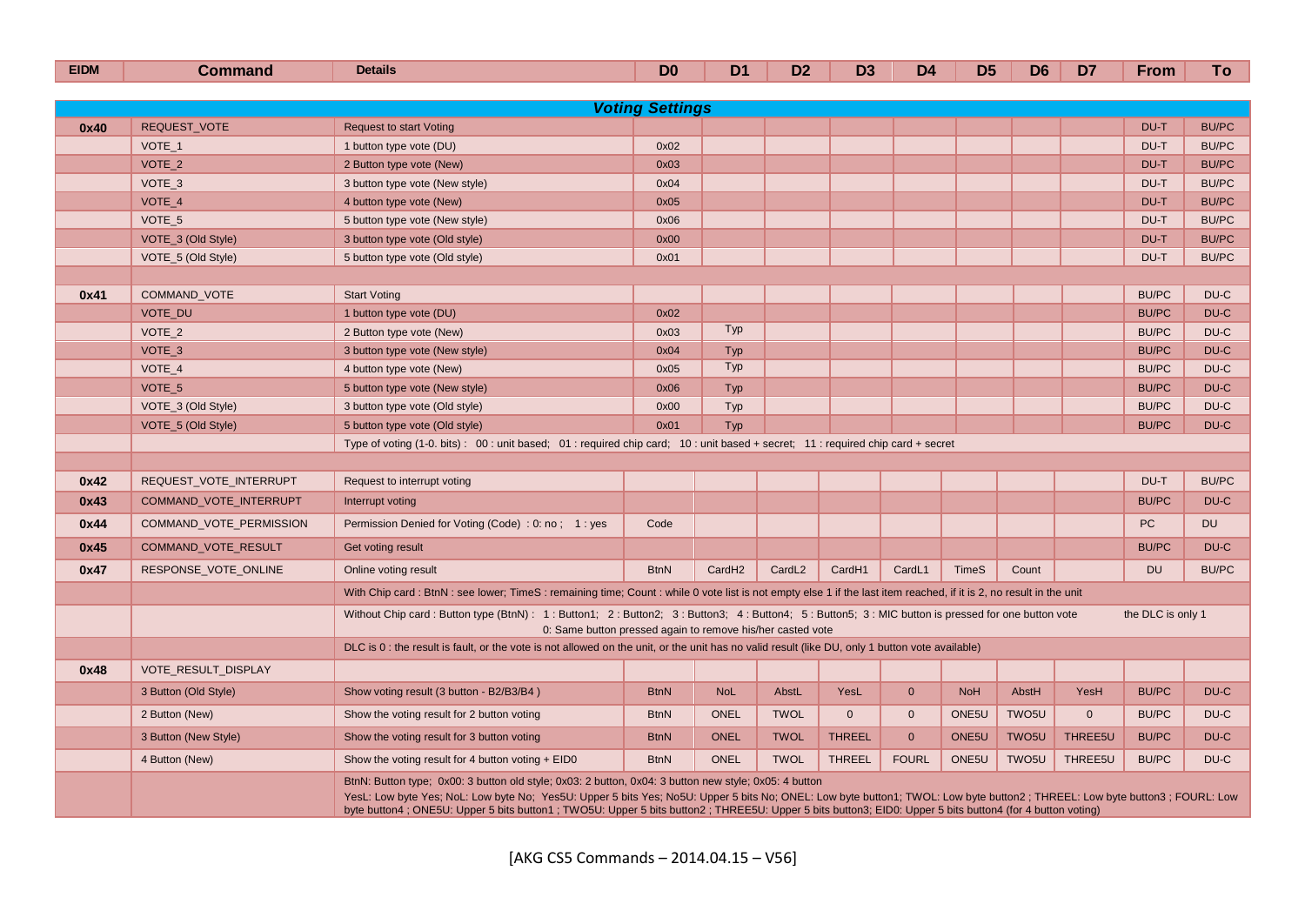| <b>EIDM</b> | <b>Command</b>                          | <b>Details</b>                                                                                                                                                                                                                                                                                                   | D <sub>0</sub>                                                                                                                                 | D <sub>1</sub> | D <sub>2</sub> | D <sub>3</sub> | D <sub>4</sub> | D <sub>5</sub> | D <sub>6</sub> | D7   | <b>From</b>  | To              |  |  |
|-------------|-----------------------------------------|------------------------------------------------------------------------------------------------------------------------------------------------------------------------------------------------------------------------------------------------------------------------------------------------------------------|------------------------------------------------------------------------------------------------------------------------------------------------|----------------|----------------|----------------|----------------|----------------|----------------|------|--------------|-----------------|--|--|
|             |                                         |                                                                                                                                                                                                                                                                                                                  | <b>Voting Settings</b>                                                                                                                         |                |                |                |                |                |                |      |              |                 |  |  |
| 0x49        | COMMAND VOTE5 OS DISPLAY<br>(Old Style) | Show voting result (5 button - B1-B5) ( + EID0 : 0V2R5)                                                                                                                                                                                                                                                          | <b>SNoL</b>                                                                                                                                    | <b>NoL</b>     | AbstL          | YesL           | <b>VL</b>      | <b>NoH</b>     | AbstH          | V3Y5 | <b>BU/PC</b> | DU-C            |  |  |
| 0x4A        | COMMAND VOTE DU DISPLAY                 | Show voting result (1 button - DU - B3)                                                                                                                                                                                                                                                                          | $\mathbf{0}$                                                                                                                                   | <b>NVL</b>     |                | YesL           | $\Omega$       | <b>NVH</b>     | $\Omega$       | YesH | <b>BU/PC</b> | DU-C            |  |  |
|             |                                         | NoL: No low byte, NoH: No high byte; NVL: Not Voted low byte, NVH: Not Voted high Byte; VL: Strong Yes low byte; SNoL: Strong No low byte                                                                                                                                                                        |                                                                                                                                                |                |                |                |                |                |                |      |              |                 |  |  |
|             |                                         | V3Y5: Strong Yes high (7-6-5. bits), Yes high (4-3-2-1-0. bits); OV2R5: Strong Yes high (6-5. bits), Strong No high (4-3-2-1-0. bits)                                                                                                                                                                            |                                                                                                                                                |                |                |                |                |                |                |      |              |                 |  |  |
|             |                                         |                                                                                                                                                                                                                                                                                                                  | <b>THREE</b><br>ONE5U<br>TWO <sub>5</sub><br><b>ONEL</b><br><b>TWOL</b><br><b>FOURL</b><br><b>FIVEL</b><br><b>V3Y5</b><br><b>BU/PC</b><br>DU-C |                |                |                |                |                |                |      |              |                 |  |  |
| 0xF4        | <b>COMMAND VOTE5 DISPLAY</b>            | Show voting result (5 button - B1-B5) ( + EID0 : 0V2R5)                                                                                                                                                                                                                                                          |                                                                                                                                                |                |                |                |                |                | U              |      |              |                 |  |  |
|             |                                         | ONEL: Low byte button1; TWOL: Low byte button2; THREEL: Low byte button3; FOURL: Low byte button4; FIVEL: low byte button5; ONE5U: Upper 5 bits button1; TWO5U: Upper 5<br>bits button2; V3Y5: Strong Yes high (7-6-5. bits), Yes high (4-3-2-1-0. bits);                                                        |                                                                                                                                                |                |                |                |                |                |                |      |              |                 |  |  |
|             |                                         |                                                                                                                                                                                                                                                                                                                  |                                                                                                                                                |                |                |                |                |                |                |      |              |                 |  |  |
| 0x4E        | COMMAND_VOTE_TIME                       | Estimated Voting Time (seconds - max. 4m : 15s)                                                                                                                                                                                                                                                                  | Time                                                                                                                                           |                |                |                |                |                |                |      | <b>BU/PC</b> | DU-C            |  |  |
| 0x4F        | COMMAND_VOTE_END                        | <b>Close Voting</b>                                                                                                                                                                                                                                                                                              |                                                                                                                                                |                |                |                |                |                |                |      | <b>BU/PC</b> | DU-C            |  |  |
| 0x18        | COMMAND VOTE QUERY                      | Command to know, the count of the devices which are allowed<br>to vote                                                                                                                                                                                                                                           | Vote_T<br>ype                                                                                                                                  | <b>CHB</b>     | <b>CLB</b>     | <b>MAHB</b>    | <b>MALB</b>    |                |                |      | <b>BU</b>    | First<br>device |  |  |
|             |                                         | Vote_Type: Type of voting like (1, 3, 5 button voting); CHB: Count High Byte; CLB: Count Low Byte;<br>MAHB: Max Address High Byte;<br>MALB: Max Address Low Byte;<br>First Device: Once first device receives the command, it will be sending it to the next station, and the next to the next till last device. |                                                                                                                                                |                |                |                |                |                |                |      |              |                 |  |  |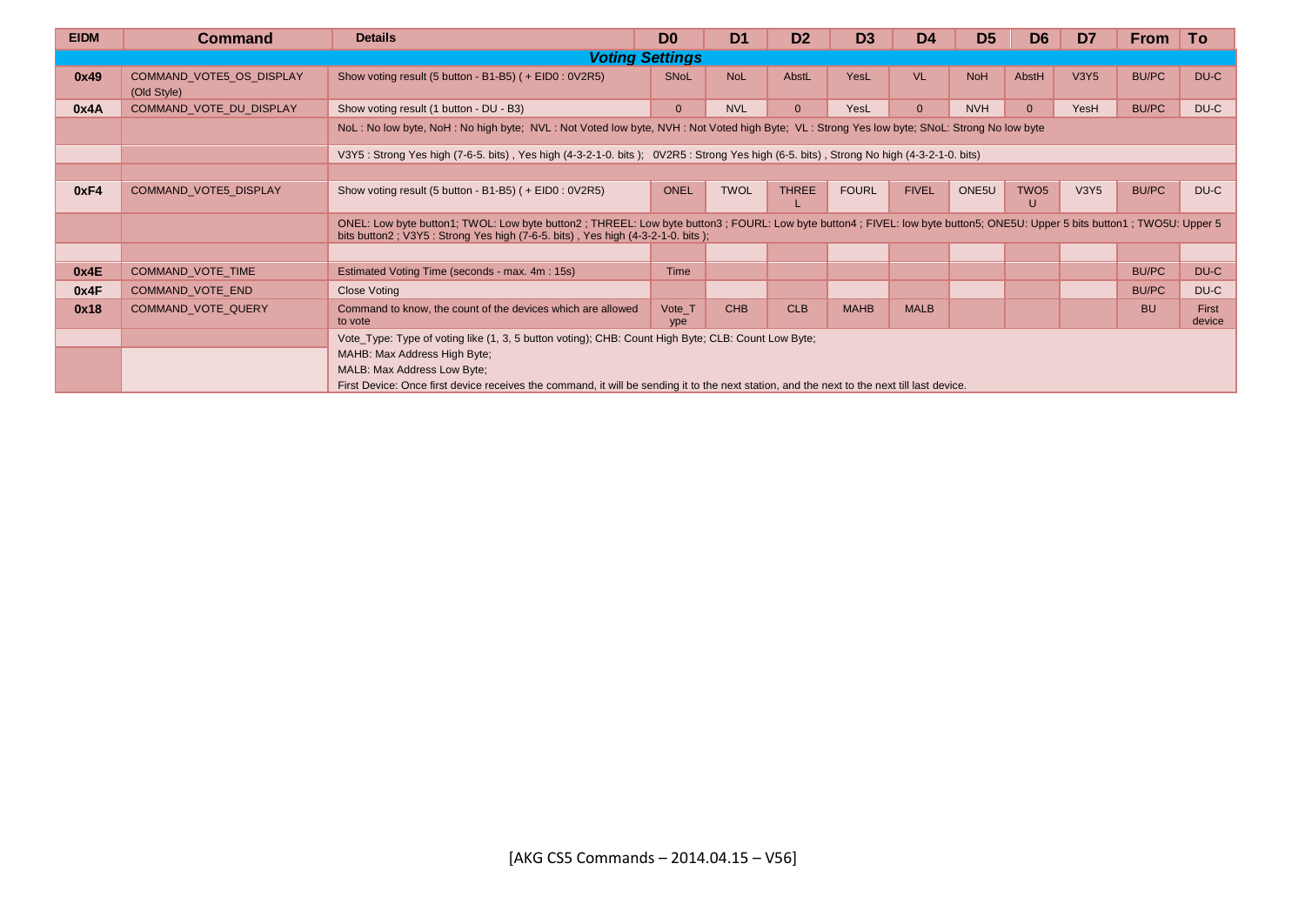| <b>EIDM</b> | <b>Command</b>                   | <b>Details</b>                                                                                                                                                                                                                                                                                                                                                         | D <sub>0</sub> | D <sub>1</sub> | D <sub>2</sub>     | D <sub>3</sub>     | D <sub>4</sub> | D <sub>5</sub> | D <sub>6</sub> | D <sub>7</sub> | <b>From</b>    | To           |
|-------------|----------------------------------|------------------------------------------------------------------------------------------------------------------------------------------------------------------------------------------------------------------------------------------------------------------------------------------------------------------------------------------------------------------------|----------------|----------------|--------------------|--------------------|----------------|----------------|----------------|----------------|----------------|--------------|
|             |                                  | <b>Interpretator Settings</b>                                                                                                                                                                                                                                                                                                                                          |                |                |                    |                    |                |                |                |                |                |              |
| 0xB3        | COMMAND_IU_OPEN                  | Signes that it started speaking. Descr : see command 29                                                                                                                                                                                                                                                                                                                | <b>Descr</b>   |                |                    |                    |                |                |                |                | <b>IU Twin</b> | IU.          |
| 0xB4        | <b>COMMAND IU RELEASE</b>        | Signes that it stopped speaking. Descr : see command 29                                                                                                                                                                                                                                                                                                                | <b>Descr</b>   |                |                    |                    |                |                |                |                | <b>IU Twin</b> | IU           |
| 0xB5        | <b>COMMAND IU CALL</b>           | Help call signal.<br>$1:$ alarm on ,<br>0:<br>$tvp$ :<br>alarm off                                                                                                                                                                                                                                                                                                     | Typ            |                |                    |                    |                |                |                |                | IU.            | <b>BU/PC</b> |
| 0xB6        | RESPONSE IU CALL                 | CALL ack, typ:<br>1 : alarm on ,<br>$0:$ alarm off                                                                                                                                                                                                                                                                                                                     | Typ            |                |                    |                    |                |                |                |                | <b>BU/PC</b>   | IU.          |
| 0xB7        | COMMAND_TW IN_PARKING            | To its actually selected/deselected twin. Sel: 1:select,<br>0:deselect                                                                                                                                                                                                                                                                                                 | Sel            |                |                    |                    |                |                |                |                | IU.            | <b>IU</b>    |
| 0xB8        | <b>COMMAND TW IN SETUP DNL</b>   | Sending the settings                                                                                                                                                                                                                                                                                                                                                   | outA7A         | m <sub>A</sub> | outB7B             | mB                 | <b>Descr</b>   | selfAdr        |                |                | $I\cup$        | IU           |
|             |                                  | outA : 6-0. bits : output channel A, 7. bit : mA 7th bit; mA : mnemoic for A channel (lower byte), outB7B, mB : like A; also used to divorce (dlc=0)                                                                                                                                                                                                                   |                |                |                    |                    |                |                |                |                |                |              |
| 0xB9        | COMMAND_IU_SLOW LY               | SLOW LY signal, sid=self a. typ: 1=begin, 0=end                                                                                                                                                                                                                                                                                                                        | Typ            |                |                    |                    |                |                |                |                | <b>IU</b>      | <b>BU/PC</b> |
| 0xBA        | RESPONSE IU SLOW LY              | SLOW LY signal ack, sid=self a, typ : 1=begin, 0= end                                                                                                                                                                                                                                                                                                                  | Typ            |                |                    |                    |                |                |                |                | <b>BU/PC</b>   | IU.          |
| 0xE1        | REQUEST ABBREVATION              | Request language abbrevations of the channels.<br>sid=BROADCAST ADDRESS, Response from lus where that<br>one is the A or B output channel. That is sended by IU/DU at<br>the beginning with sid=BASIC_ADDRESS                                                                                                                                                          | Channel        |                |                    |                    |                |                |                |                | All            | All-C        |
| 0xE0        | COMMAND_ABBREVATION_DNL          | Setting up Language Abbrevations to a channel.<br>sid=BROADCAST ADDRESS, Channel: target channel,<br>Ascii1-3 : Language code                                                                                                                                                                                                                                          | Channel        | Ascii1         | Ascii <sub>2</sub> | Ascii <sub>3</sub> |                |                |                |                | <b>IU/BU</b>   | DU-C         |
| 0xE2        | <b>COMMAND CHANNELINFO CLEAR</b> | Clear the Channelinfo List                                                                                                                                                                                                                                                                                                                                             |                |                |                    |                    |                |                |                |                | <b>BU</b>      | $I U - C$    |
| 0x20        | COMMAND_LOGIN_REQUEST            | Login request                                                                                                                                                                                                                                                                                                                                                          |                |                |                    |                    |                |                |                |                | <b>BU/PC</b>   | IU.          |
| 0x29        | RESPONSE_LOGIN_REQUEST_IU        | Response to login request – mic ch : mic channel                                                                                                                                                                                                                                                                                                                       | <b>Descr</b>   | outA           | outB               |                    |                |                |                |                | IU.            | <b>BU/PC</b> |
|             |                                  | Desciptor(IU) bits (true/false): 0: twin mode (1/0); 1: inter-relay (1/0); 2: mic active (1/0); 3-5: device type;<br>6: input is connected to the freely selectable channel (when mic not active) $(1/0)$ 7: inactive mode $(1/0)$<br>device type (5-4-3, bits): 000: DU; 100: VU; 010: IU; 011: BU; mic status (7-6, bits): 10: MIC OPEN; 01: MIC W AIT; 00: MIC IDLE |                |                |                    |                    |                |                |                |                |                |              |
| 0x28        | RESPONSE LOGIN PC IU             | Answer to the Login Request (only PC)                                                                                                                                                                                                                                                                                                                                  | outA7A         | m <sub>A</sub> | outB7B             | mB                 | TwinL          | TwinH          |                |                | IU.            | PC           |
|             |                                  | outA: 6-0. bits: output channel A, 7. bit: mA 7th bit; mA: mnemoic for A channel (lower byte), outB7B, mB: like A; Twin: twin address                                                                                                                                                                                                                                  |                |                |                    |                    |                |                |                |                |                |              |
| 0xB1        | COMMAND PC SETUP DNL             | Sending the settings to an IU (only PC)                                                                                                                                                                                                                                                                                                                                | outA7A         | m <sub>A</sub> | outB7B             | m <sub>B</sub>     | TwinL          | TwinH          |                |                | <b>PC</b>      | IU.          |
|             |                                  | outA: 6-0. bits: output channel A, 7. bit: mA 7th bit; mA: mnemoic for A channel (lower byte), outB7B, mB: like A; Twin: twin address                                                                                                                                                                                                                                  |                |                |                    |                    |                |                |                |                |                |              |
| 0xBB        | COMMAND_IU_REMOTE                | Remote controll for interpreters. Dlc 1: on, 0: off                                                                                                                                                                                                                                                                                                                    | <b>State</b>   |                |                    |                    |                |                |                |                | <b>BU/PC</b>   | IU.          |
| 0xBC        | RESPONSE_IU_REMOTE               | Answer to COMMAND IU REMOTE. Descr: Descriptor (IU)                                                                                                                                                                                                                                                                                                                    | <b>Descr</b>   |                |                    |                    |                |                |                |                | IU.            | <b>BU/PC</b> |
| 0xBD        | COMMAND IU RELAY SLOWLY          | If the source interpreter is gabbing. State: on, 0: off; inpC:<br>input chl.                                                                                                                                                                                                                                                                                           | <b>State</b>   | inpC           |                    |                    |                |                |                |                | <b>IUir</b>    | IU           |
| 0xBE        | RESPONSE_IU_RELAY_SLOWLY         | Answer to COMMAND_IU_ITERRELAY_SLOW LY; State:<br>on, 0: off;                                                                                                                                                                                                                                                                                                          | <b>State</b>   | inpC           |                    |                    |                |                |                |                | IU.            | <b>IUir</b>  |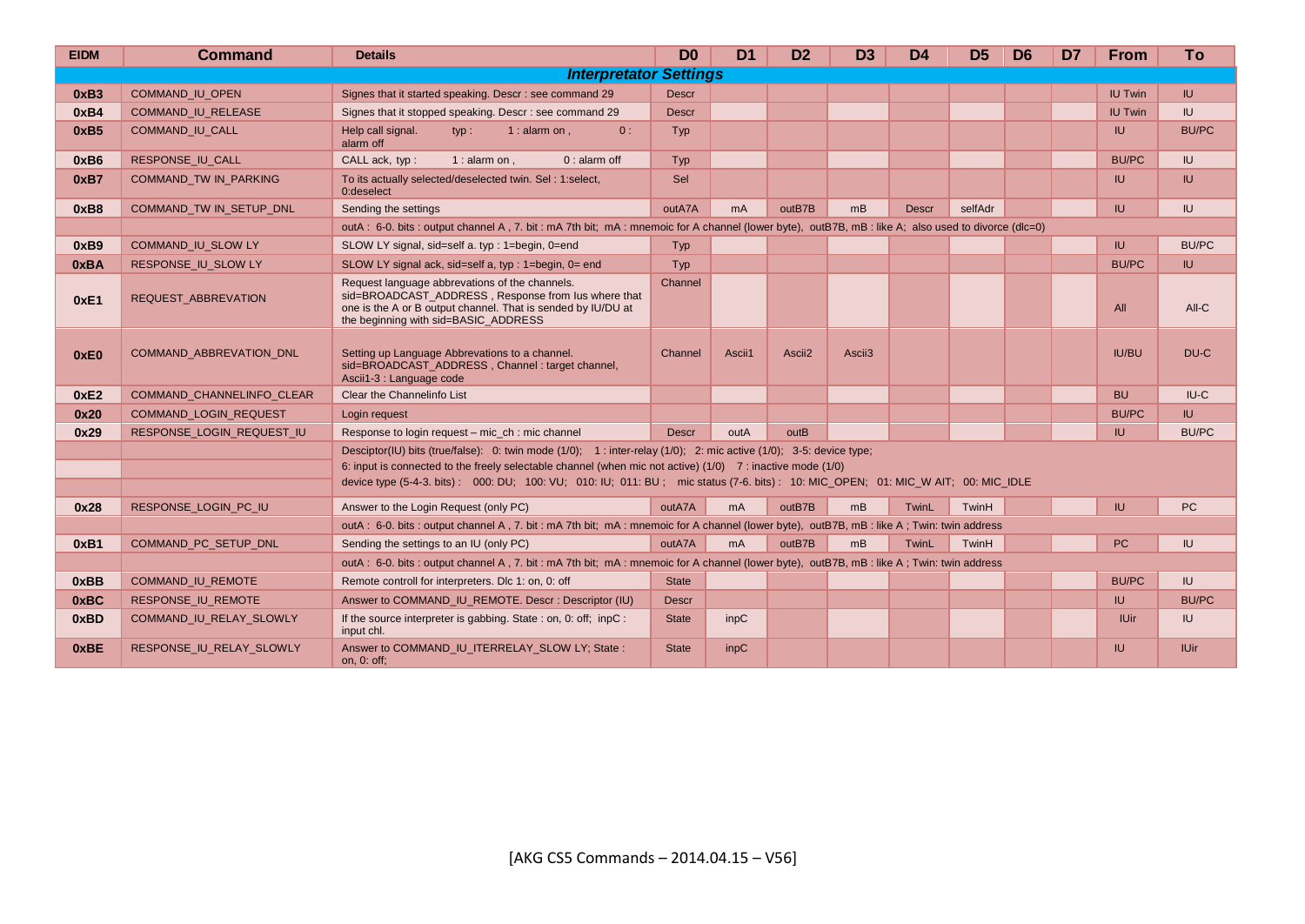| <b>EIDM</b> | <b>Command</b>                | <b>Details</b>                                                                                                                                                                                                                                                                                                                                                     | D <sub>0</sub>    | D <sub>1</sub>              | D <sub>2</sub>       | D <sub>3</sub>                                                                                                                                            | D4                 | D <sub>5</sub>   | D <sub>6</sub>        | D7           | <b>From</b>  | To            |
|-------------|-------------------------------|--------------------------------------------------------------------------------------------------------------------------------------------------------------------------------------------------------------------------------------------------------------------------------------------------------------------------------------------------------------------|-------------------|-----------------------------|----------------------|-----------------------------------------------------------------------------------------------------------------------------------------------------------|--------------------|------------------|-----------------------|--------------|--------------|---------------|
|             |                               | <b>Control Settings</b>                                                                                                                                                                                                                                                                                                                                            |                   |                             |                      |                                                                                                                                                           |                    |                  |                       |              |              |               |
| 0x06        | <b>COMMAND RESET</b>          | BU sends at the beginning                                                                                                                                                                                                                                                                                                                                          |                   |                             |                      |                                                                                                                                                           |                    |                  |                       |              | <b>BU</b>    | DU/PC-C       |
| 0x07        | <b>COMMAND FLOOR MIX</b>      | Mix to the FLOOR ChG1(1-8)ChG8(57-64) chnl.: 0=not<br>$1 = mix$                                                                                                                                                                                                                                                                                                    | ChG <sub>1</sub>  | ChG <sub>2</sub>            | ChG <sub>3</sub>     | ChG <sub>4</sub>                                                                                                                                          | ChG <sub>5</sub>   | ChG <sub>6</sub> | ChG<br>$\overline{7}$ | ChG<br>8     | <b>BU</b>    |               |
| 0x08        | COMMAND_FLOOR_VOLUME          | BU sends the volume of the FLOOR (Vol : 0255) Answer                                                                                                                                                                                                                                                                                                               | Vol               |                             |                      |                                                                                                                                                           |                    |                  |                       |              |              |               |
| 0x09        | RESPONSE FLOOR VOLUME         | to the given speech                                                                                                                                                                                                                                                                                                                                                |                   |                             |                      |                                                                                                                                                           |                    |                  |                       |              |              |               |
| 0x20        | <b>COMMAND LOGIN REQUEST</b>  | Login request                                                                                                                                                                                                                                                                                                                                                      |                   |                             |                      |                                                                                                                                                           |                    |                  |                       |              | <b>BU/PC</b> | <b>VUDU</b>   |
| 0x21        | RESPONSE_LOGIN_REQUEST        | Response to login request - mic_ch : mic channel                                                                                                                                                                                                                                                                                                                   | mic ch            | <b>Descr</b>                | CardH <sub>2</sub>   | CardL <sub>2</sub>                                                                                                                                        | CardH1             | CardL1           |                       |              | <b>DU</b>    | <b>BU/PC</b>  |
|             |                               | Desciptor(VUDU) bits (true/false): 0: president (1/0); 1: priority on (0/1); 2: priority start from this device (1/0); 3-5: device type; 6-7: mic status device type (5-4-3. bits): 000:<br>DU; 100: VU; 010: IU; 011: BU; mic status (7-6. bits): 10: MIC_OPEN; 01: MIC_W AIT; 00: MIC_IDLE Chipcard ID number (4-3-2-1 bytes): CardH2, CardL2, CardH1,<br>CardL1 |                   |                             |                      |                                                                                                                                                           |                    |                  |                       |              |              |               |
| 0x29        | RESPONSE LOGIN REQUEST IU     | Response to login request IU                                                                                                                                                                                                                                                                                                                                       | <b>Descr</b>      | OutA                        | OutB                 |                                                                                                                                                           |                    |                  |                       |              | <b>DU</b>    | <b>BU/PC</b>  |
| 0x23        | REQUEST_LEARN_ADDRESS         | <b>VUDUIU</b><br>Initiating the learning phase<br>PC/VU <sub>p</sub>                                                                                                                                                                                                                                                                                               |                   |                             |                      |                                                                                                                                                           |                    |                  |                       |              |              |               |
| 0x24        | COMMAND_LEARN_ADDRESS         | After stabilising the ring, VUDUs stores the config in the<br><b>EEPROM</b>                                                                                                                                                                                                                                                                                        |                   |                             |                      |                                                                                                                                                           |                    |                  |                       |              | <b>BU</b>    | <b>BROAD</b>  |
| 0x25        | RESPONSE LEARN ADDRESS        | Result of the learning phase initiated by president VU                                                                                                                                                                                                                                                                                                             | <b>State</b>      | <b>VUDUH</b>                | <b>VUDUL</b>         | <b>IUH</b>                                                                                                                                                | <b>IUL</b>         |                  |                       |              | <b>DU</b>    | <b>BU/PC</b>  |
|             |                               | State: 0: ok, 1: failed; VUDU H+L: last counted VUDU + 1; IU H+L: last counted IU + 1                                                                                                                                                                                                                                                                              |                   |                             |                      |                                                                                                                                                           |                    |                  |                       |              |              |               |
| 0xD0        | <b>COMMAND GRAB CONTROL</b>   | Grab controlling from BU                                                                                                                                                                                                                                                                                                                                           |                   |                             |                      |                                                                                                                                                           |                    |                  |                       |              | <b>PC</b>    | <b>BU</b>     |
| 0xD1        | <b>COMMAND GIVEUP CONTROL</b> | Give back the controlling to BU                                                                                                                                                                                                                                                                                                                                    |                   |                             |                      |                                                                                                                                                           |                    |                  |                       |              | PC           | <b>BU</b>     |
| 0xD2        | REQUEST_NOM                   | Request nominal-limit number (Num : 0: back, 0+ : setting,<br>NULL : get)                                                                                                                                                                                                                                                                                          | <b>Num</b>        |                             |                      |                                                                                                                                                           |                    |                  |                       |              | <b>PC</b>    | <b>BU</b>     |
|             |                               | NOM Limit value can be changed from the PC software. It<br>can either be set more or less than, what is set over BU.                                                                                                                                                                                                                                               |                   |                             |                      | Here PC means Docklight as the same command is not available in the PC software. The reason is this<br>command is not yet implemented in the PC software. |                    |                  |                       |              |              |               |
| 0xD3        | <b>RESPONSE NOM</b>           | Send nominal limit number                                                                                                                                                                                                                                                                                                                                          | <b>Nom</b><br>Lim |                             |                      |                                                                                                                                                           |                    |                  |                       |              | <b>BU</b>    | PC            |
| 0xD4        | REQUEST_CONTROL_STATUS        | Request the control rights status from the Basic Unit                                                                                                                                                                                                                                                                                                              |                   |                             |                      |                                                                                                                                                           |                    |                  |                       |              | <b>PC</b>    | <b>BU</b>     |
| 0xD5        | RESPONSE_CONTROL_STATUS       | Response the control rights status. State: 6.bit(extLang) 0:<br>off 1:on                                                                                                                                                                                                                                                                                           | Valid             | <b>Status</b>               |                      |                                                                                                                                                           |                    |                  |                       |              | <b>BU</b>    | PC            |
| 0x2C        | REQUEST_RING_STATUS           | <b>Request Network Status</b>                                                                                                                                                                                                                                                                                                                                      |                   |                             |                      |                                                                                                                                                           |                    |                  |                       |              | <b>PC</b>    | <b>BU</b>     |
| 0x2D        | RESPONSE_RING_STATUS          | <b>Send Network Status</b>                                                                                                                                                                                                                                                                                                                                         | <b>RICS R</b>     | RDAH<br>$\Omega$            | RDAL<br>$\mathbf{0}$ | RDAH 1                                                                                                                                                    | <b>RDAL</b>        | <b>FPGA</b>      | <b>AVR</b>            | <b>Desc</b>  | <b>BU/DU</b> | PC            |
|             |                               | Desciptor(BU) bits : 0-2 bits : 0; 3-5 : device type; 6-7 : EXTERNAL LANGUAGE mic status (details : see command 21)                                                                                                                                                                                                                                                |                   |                             |                      |                                                                                                                                                           |                    |                  |                       |              |              |               |
| 0x26        | <b>COMMAND LOGIN PC</b>       | Asking the installed devices for login device (only PC)                                                                                                                                                                                                                                                                                                            |                   |                             |                      |                                                                                                                                                           |                    |                  |                       |              | <b>PC</b>    | <b>VUDUIU</b> |
| 0x27        | RESPONSE LOGIN PC             | Answer for Login Request (see command 21) (only PC)                                                                                                                                                                                                                                                                                                                | mic ch            | <b>Descr</b>                | CardH <sub>2</sub>   | CardL <sub>2</sub>                                                                                                                                        | Card <sub>H1</sub> | CardL1           |                       |              | <b>VUDU</b>  | PC            |
| 0x28        | RESPONSE_LOGIN_PC_IU          | Response to login request IU - mic_ch : mic channel                                                                                                                                                                                                                                                                                                                | OutA              | AbrA                        | <b>OutB</b>          | AbrB                                                                                                                                                      | <b>DescrIU</b>     | TwinH            | Twin<br>т.            |              | <b>DU</b>    | <b>BU/PC</b>  |
| 0x2E        | <b>REQUEST SAVED STATUS</b>   | Asks the saved ring status from the BU's EEPROM                                                                                                                                                                                                                                                                                                                    |                   |                             |                      |                                                                                                                                                           |                    |                  |                       |              | <b>PC</b>    | <b>BU</b>     |
| 0x2F        | <b>RESPONSE SAVED STATUS</b>  | Answers the saved ring status from the BU's EEPROM                                                                                                                                                                                                                                                                                                                 | <b>RICS R</b>     | <b>RDAH</b><br>$\mathbf{0}$ | RDAL 0               | RDAH 1                                                                                                                                                    | RDAL 1             | <b>FPGA</b>      | <b>AVR</b>            | <b>Descr</b> | <b>BU</b>    | PC            |
| 0x2A        | <b>COMMAND LED ALERT</b>      | Blinks the leds on the receiver device.<br>Blink: 0: off: 1: on                                                                                                                                                                                                                                                                                                    | <b>Blink</b>      |                             |                      |                                                                                                                                                           |                    |                  |                       |              |              |               |
| 0xB0        | COMMAND_MAX_IU_ADDRESS        | Asking the BU, what is the last IU address                                                                                                                                                                                                                                                                                                                         | Adr               |                             |                      |                                                                                                                                                           |                    |                  |                       |              | <b>IU/PC</b> | <b>BU</b>     |
| 0xBF        | COMMAND_RELAY_RESERVE         | pressed the "OUT B" button: outC: used output channel,<br>Adr: self address. M: mnemonic of the "A" channel.                                                                                                                                                                                                                                                       | outC              | AdrH                        | AdrL                 | M1                                                                                                                                                        | M <sub>2</sub>     | M <sub>3</sub>   |                       |              | <b>IU</b>    | <b>BROAD</b>  |
| 0xB2        | COMMAND RELAY RELEASE         | pressed the "OUT A" or the "RELAY" button: outC: used<br>output channel, Adr:self address                                                                                                                                                                                                                                                                          | outC              | AdrH                        | AdrL                 |                                                                                                                                                           |                    |                  |                       |              | <b>IU</b>    | <b>BROAD</b>  |

[AKG CS5 Commands – 2014.04.15 – V56]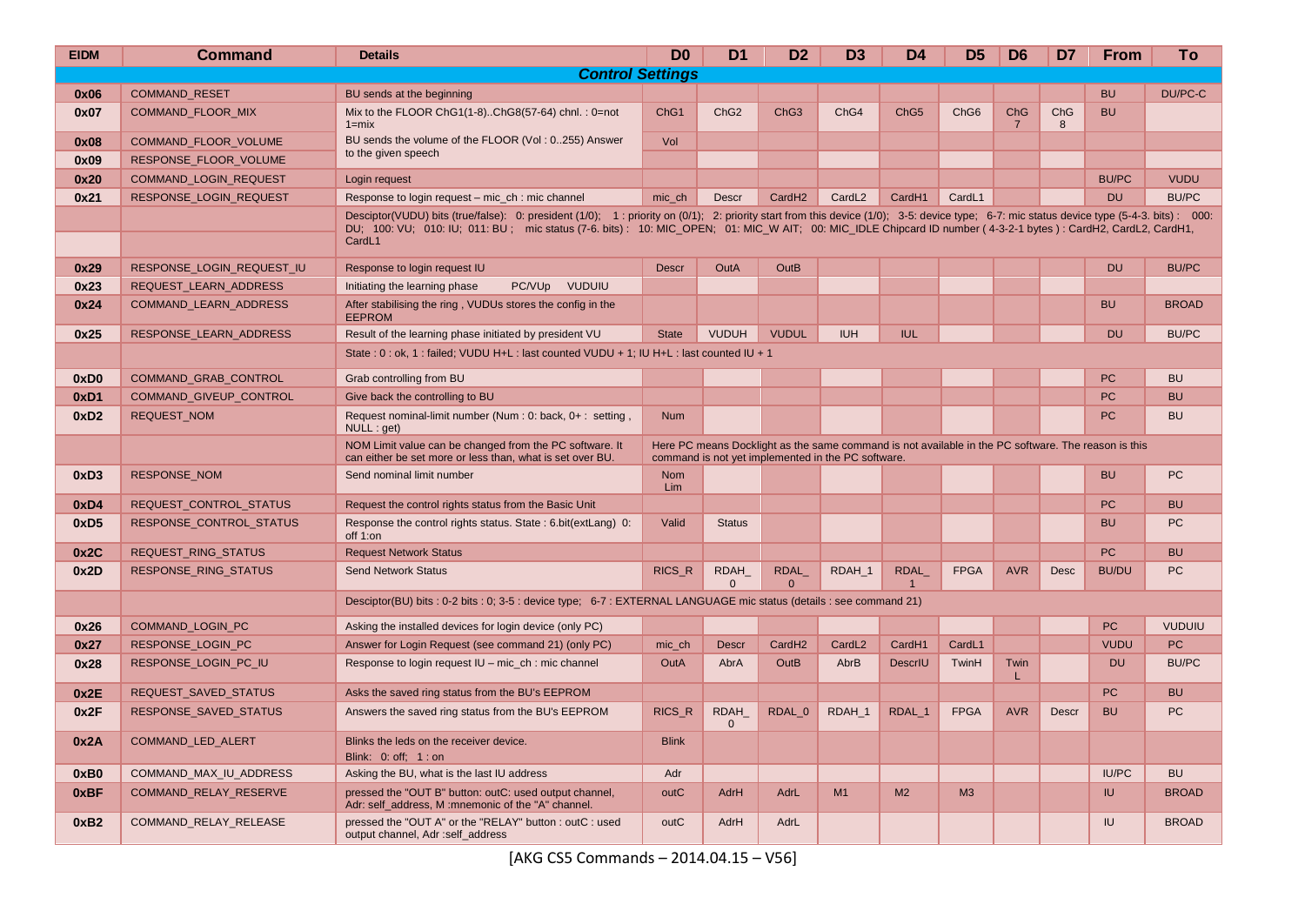| <b>EIDM</b>      | <b>Command</b>           | <b>Details</b>                                                                                                                                                                                                                                                                                                                                                                      | D <sub>0</sub> | D <sub>1</sub> | D <sub>2</sub>                                       | D3         | D <sub>4</sub>                                                                                      | D <sub>5</sub>    | D <sub>6</sub>    | D7                | <b>From</b>         | <b>To</b>                                                                                                           |
|------------------|--------------------------|-------------------------------------------------------------------------------------------------------------------------------------------------------------------------------------------------------------------------------------------------------------------------------------------------------------------------------------------------------------------------------------|----------------|----------------|------------------------------------------------------|------------|-----------------------------------------------------------------------------------------------------|-------------------|-------------------|-------------------|---------------------|---------------------------------------------------------------------------------------------------------------------|
|                  |                          | <b>Control Settings</b>                                                                                                                                                                                                                                                                                                                                                             |                |                |                                                      |            |                                                                                                     |                   |                   |                   |                     |                                                                                                                     |
| 0x46             | COMMAND_SET_GET_KEY_INFO | This command is used to set and retrieve the Master key<br>information to enable the PRO features in the Confer<br>control software.                                                                                                                                                                                                                                                |                |                |                                                      |            |                                                                                                     |                   |                   |                   | PC/BU               | <b>BU/PC</b>                                                                                                        |
|                  |                          | To set the Master Key                                                                                                                                                                                                                                                                                                                                                               | 0x01           | Data1          | Data2                                                | Data3      | Data4                                                                                               | Data <sub>5</sub> | Data <sub>6</sub> | Data7             | PC                  | <b>BU</b>                                                                                                           |
|                  |                          | To retrieve the Master Key                                                                                                                                                                                                                                                                                                                                                          | 0x02           | Data1          |                                                      |            |                                                                                                     |                   |                   | Data <sub>2</sub> | <b>BU</b>           | <b>PC</b>                                                                                                           |
|                  |                          | To set the Master Key: Data1, Data2, Data3, Data4, Data5, Data6, and Data7: Master key information which is sent by PC is split across these data bytes.<br>To get the Master Key: Data1, Data2: first and last byte of Master key to retrieve the same from BU. D2-D6 can be dummy data.<br>Here PC means Docklight as the same command is still not available in the PC software. |                |                |                                                      |            |                                                                                                     |                   |                   |                   |                     |                                                                                                                     |
| 0xD <sub>6</sub> | <b>COMMAND ALIVE</b>     | Ping between the BU and the PC                                                                                                                                                                                                                                                                                                                                                      |                |                |                                                      |            |                                                                                                     |                   |                   |                   | PC/BU               | <b>BU/PC</b>                                                                                                        |
| 0xC4             | COMMAND_CONTRAST         | Setting the contrast of the LCD panel. Cont: 0-255                                                                                                                                                                                                                                                                                                                                  | Cont           |                |                                                      |            |                                                                                                     |                   |                   |                   | PC                  | <b>DU</b>                                                                                                           |
| 0xFA             | COMMAND_REQUEST_BUILD    | Request for getting the build number of the firmware<br>versions                                                                                                                                                                                                                                                                                                                    |                |                |                                                      |            |                                                                                                     |                   |                   |                   | <b>PC</b>           | <b>ALL</b>                                                                                                          |
|                  |                          |                                                                                                                                                                                                                                                                                                                                                                                     |                |                | command is used only for the debugging purpose only. |            | Here PC means Docklight as the same command is not available in the PC software. The reason is this |                   |                   |                   |                     |                                                                                                                     |
| 0xFB             | COMMAND_RESPONSE_BUILD   | Responds with the build number which is running in the<br>devices                                                                                                                                                                                                                                                                                                                   | Date           | Month          | Year                                                 |            |                                                                                                     |                   |                   |                   | <b>ALL</b>          | PC                                                                                                                  |
|                  |                          |                                                                                                                                                                                                                                                                                                                                                                                     |                |                | command is used only for the debugging purpose only. |            | Here PC means Docklight as the same command is not available in the PC software. The reason is this |                   |                   |                   |                     |                                                                                                                     |
| 0x07             | COMMAND_FLOOR_MIX        | Requesting for the setting of the Mixer bits                                                                                                                                                                                                                                                                                                                                        |                |                |                                                      |            |                                                                                                     |                   |                   |                   | <b>PC</b>           | <b>BU</b>                                                                                                           |
|                  |                          |                                                                                                                                                                                                                                                                                                                                                                                     |                |                | command is used only for the debugging purpose only. |            | Here PC means Docklight as the same command is not available in the PC software. The reason is this |                   |                   |                   |                     |                                                                                                                     |
| 0xFC             | RESPONSE_FLOOR_MIX       | Response of the Mixer bits according to the allocated<br>channels and the open MIC's                                                                                                                                                                                                                                                                                                | b[0]           | b[1]           | b[2]                                                 | b[3]       | b[4]                                                                                                | b[5]              | b[6]              | b[7]              | <b>BU</b>           | PC                                                                                                                  |
|                  |                          |                                                                                                                                                                                                                                                                                                                                                                                     |                |                | used only for the debugging purpose only.            |            |                                                                                                     |                   |                   |                   |                     | Here PC means Docklight as the same command is not available in the PC software. The reason is this command is      |
| 0xFD             | CMD_CONF_MODE            | <b>MAN Mode</b>                                                                                                                                                                                                                                                                                                                                                                     | 0x00           |                |                                                      |            |                                                                                                     |                   |                   |                   | <b>THIS</b><br>VU-P | <b>BU</b>                                                                                                           |
|                  |                          | <b>AUTO1 Mode</b>                                                                                                                                                                                                                                                                                                                                                                   | 0x01           |                |                                                      |            |                                                                                                     |                   |                   |                   | <b>THIS</b><br>VU-P | <b>BU</b>                                                                                                           |
|                  |                          | <b>AUTO2 Mode</b>                                                                                                                                                                                                                                                                                                                                                                   | 0x02           |                |                                                      |            |                                                                                                     |                   |                   |                   | <b>THIS</b><br>VU-P | <b>BU</b>                                                                                                           |
|                  |                          |                                                                                                                                                                                                                                                                                                                                                                                     |                |                | needs to be notified to the complete ring.           |            |                                                                                                     |                   |                   |                   |                     | "THIS": Command is sent from that particular VU president station to BU to indicate that there is mode change which |
|                  |                          |                                                                                                                                                                                                                                                                                                                                                                                     |                |                |                                                      |            |                                                                                                     |                   |                   |                   |                     |                                                                                                                     |
| 0xFD             | CMD_CONF_MODE            | <b>MAN Mode</b>                                                                                                                                                                                                                                                                                                                                                                     | 0x00           |                |                                                      |            |                                                                                                     |                   |                   |                   | <b>BU</b>           | <b>ALL</b>                                                                                                          |
|                  |                          | <b>AUTO1 Mode</b>                                                                                                                                                                                                                                                                                                                                                                   | 0x01           |                |                                                      |            |                                                                                                     |                   |                   |                   | <b>BU</b>           | <b>ALL</b>                                                                                                          |
|                  |                          | <b>AUTO2 Mode</b>                                                                                                                                                                                                                                                                                                                                                                   | 0x02           |                |                                                      |            |                                                                                                     |                   |                   |                   | <b>BU</b>           | <b>ALL</b>                                                                                                          |
| 0xFE             | COMMAND_NEED_LEARN       | Request command to BU, to indicate that the learning is<br>required.                                                                                                                                                                                                                                                                                                                |                |                |                                                      |            |                                                                                                     |                   |                   |                   | VU/DU/              | <b>BU</b>                                                                                                           |
|                  |                          |                                                                                                                                                                                                                                                                                                                                                                                     |                |                |                                                      |            |                                                                                                     |                   |                   |                   | <b>IU</b>           |                                                                                                                     |
| 0x25             | RESPONSE_LEARN_ADDRESS   |                                                                                                                                                                                                                                                                                                                                                                                     |                |                |                                                      |            |                                                                                                     |                   |                   |                   |                     |                                                                                                                     |
|                  | CMD_RING_INTEGRITY       | Command to check the integrity of the system.                                                                                                                                                                                                                                                                                                                                       | 0x03           | <b>UIDL</b>    | <b>UIDU</b>                                          | <b>POU</b> | <b>POL</b>                                                                                          | PIU               | P <sub>1</sub> L  |                   | <b>BU</b>           | <b>ALL</b>                                                                                                          |
|                  | CMD_LEARN_DONE           | Command to tell about successful learning.                                                                                                                                                                                                                                                                                                                                          | 0x02           | <b>UIDL</b>    | <b>UIDU</b>                                          | <b>POU</b> | <b>POL</b>                                                                                          | PIU               | P <sub>1</sub> L  |                   | <b>BU</b>           | <b>ALL</b>                                                                                                          |
|                  |                          | UIDL: Unique ID Lower Byte; UIDU: Unique ID Upper byte;<br>P0U: Upper byte of P0 value;<br>P0L: Lower byte of P0 value; P1U: Upper byte of P1 value;<br>P1L: Lower byte of P1 value.                                                                                                                                                                                                |                |                |                                                      |            |                                                                                                     |                   |                   |                   |                     |                                                                                                                     |